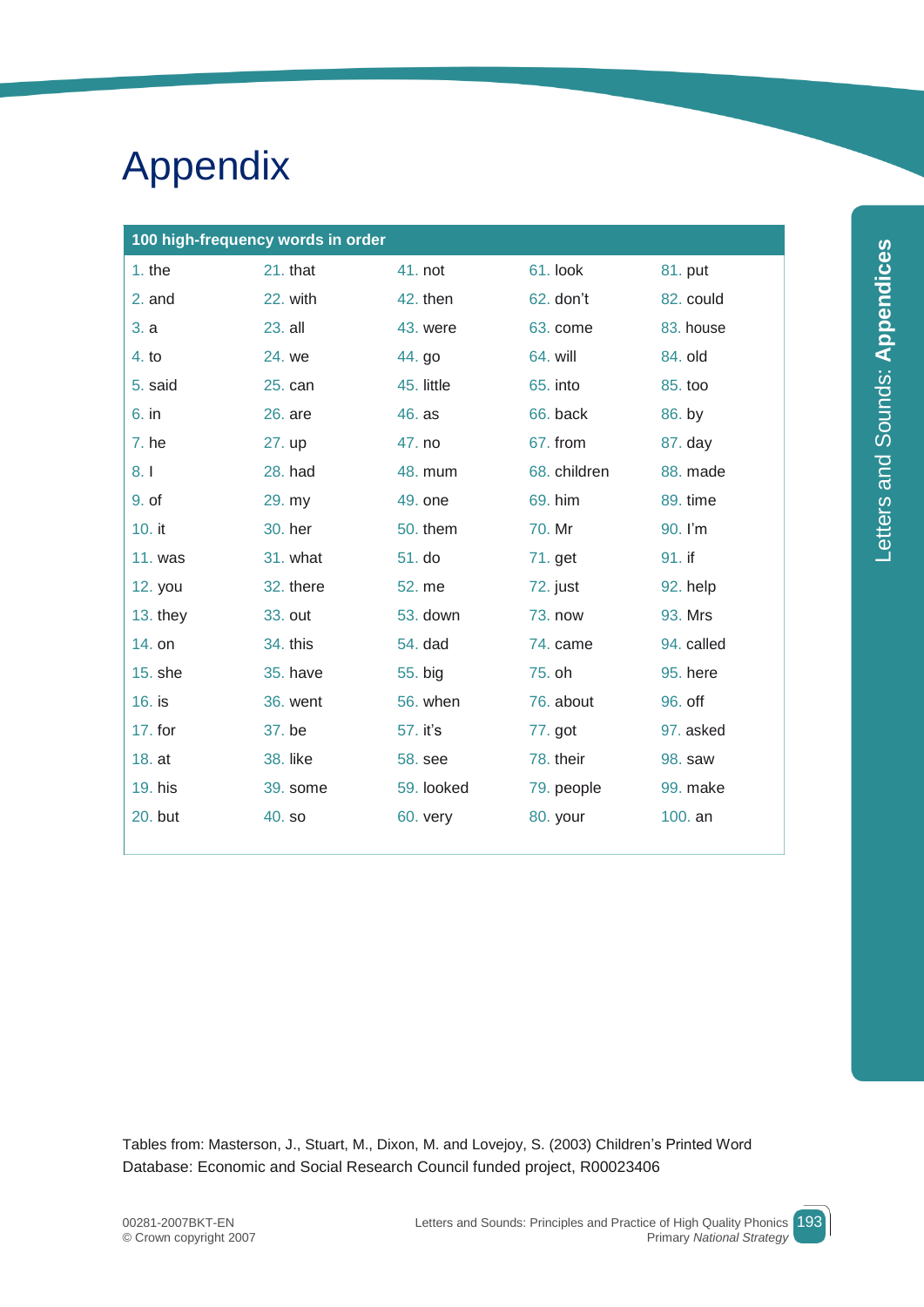| 100 high-frequency words in phases |             |              |  |  |  |
|------------------------------------|-------------|--------------|--|--|--|
| <b>Phase Two</b>                   |             |              |  |  |  |
| Decodable words                    |             | Tricky words |  |  |  |
| a                                  | had         | the          |  |  |  |
| an                                 | back        | to           |  |  |  |
| as                                 | and         |              |  |  |  |
| at                                 | get         | no           |  |  |  |
| if                                 | big         | go           |  |  |  |
| in                                 | him         | into         |  |  |  |
| is                                 | his         |              |  |  |  |
| it                                 | not         |              |  |  |  |
| οf                                 | got         |              |  |  |  |
| off                                | <b>up</b>   |              |  |  |  |
| on                                 | mum         |              |  |  |  |
| can                                | but         |              |  |  |  |
| dad                                | put (north) |              |  |  |  |

## **100 high-frequency words in phases**

| <b>Phase Three</b> |      |              |            |  |
|--------------------|------|--------------|------------|--|
| Decodable words    |      | Tricky words |            |  |
| will               | see  | he           | <b>VOU</b> |  |
| that               | for  | she          | they       |  |
| this               | now  | we           | all        |  |
| then               | down | me           | are        |  |
| them               | look | be           | my         |  |
| with               | too  | was          | her        |  |

|  | 100 high-frequency words in phases |  |  |
|--|------------------------------------|--|--|
|--|------------------------------------|--|--|

| <b>Phase Four</b> |              |        |  |
|-------------------|--------------|--------|--|
| Decodable words   | Tricky words |        |  |
| went              | said         | were   |  |
| iťs               | have         | there  |  |
| from              | like         | little |  |
| children          | <b>SO</b>    | one    |  |
| just              | do           | when   |  |
| help              | some         | out    |  |
|                   | come         | what   |  |

### **100 high-frequency words in phases**

#### Phase Five

|                 |             | Note that some of the words that were tricky in earlier phases become fully decodable in Phase Five |
|-----------------|-------------|-----------------------------------------------------------------------------------------------------|
| Decodable words |             | Tricky words                                                                                        |
| don't           | day         | oh                                                                                                  |
| old             | made        | their                                                                                               |
| l'm             | came        | people                                                                                              |
| by              | make        | Mr                                                                                                  |
| time            | here        | Mrs                                                                                                 |
|                 | saw         | looked                                                                                              |
| house           | very        | called                                                                                              |
| about           | put (south) | asked                                                                                               |
| your            |             | could                                                                                               |

Letters and Letters and